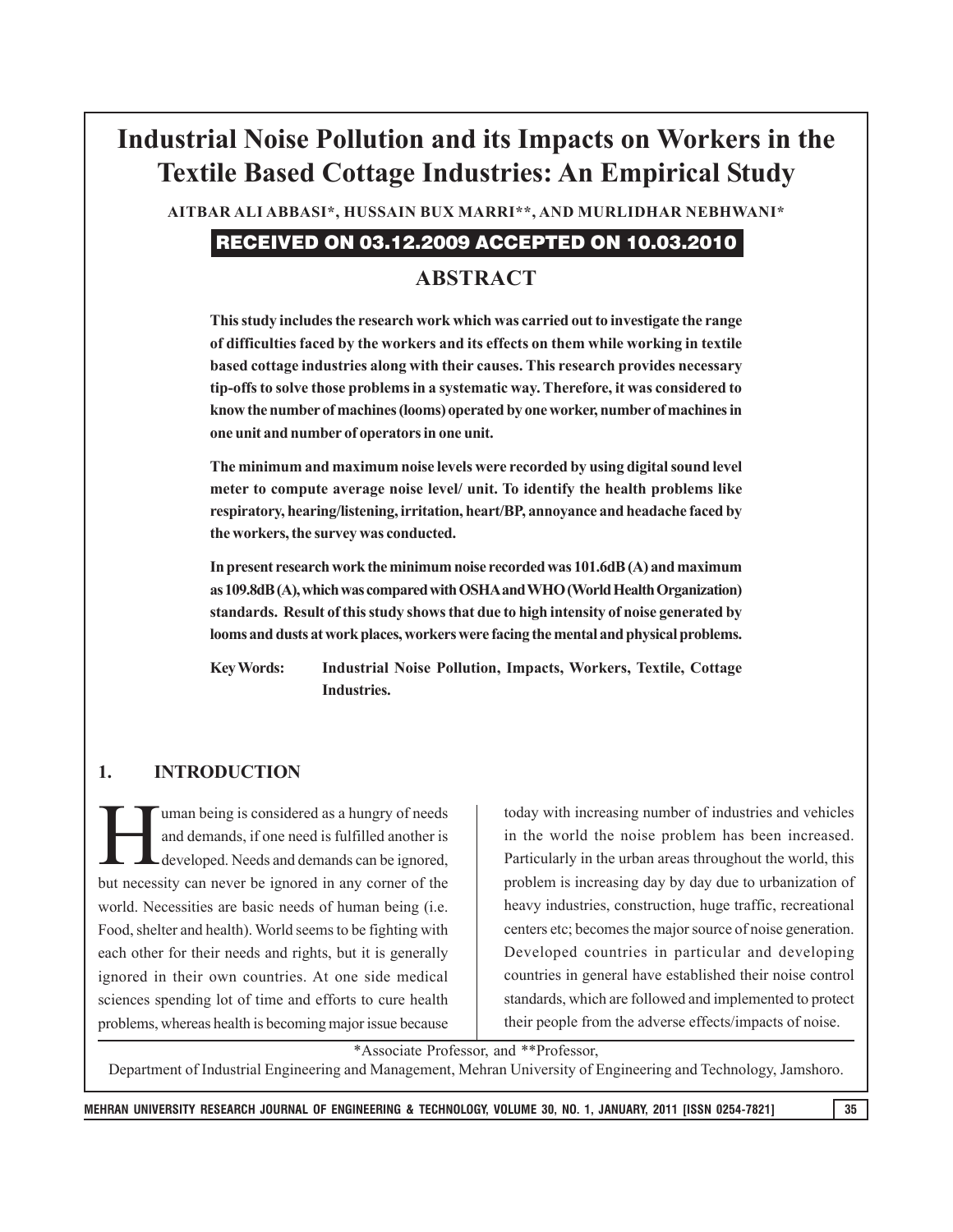#### **1.1 Nuisance of Noise**

Industrial noise is one of the most wide spread source of noise nuisance in the industrial areas of Pakistan. The noise annoyance among the workers of textile industries due to noise exposure is common to all workers, there should be industrial noise exposure criteria based on annoyance rather than hearing damage criteria [1]. The noise control measures adopted in textile industries ranges from 100-110 dB (A) and pointed out that very few noise control measures are adopted in these industries [2]. The occupational noise exposure of workers in textile industries in Tanzania, more than 30% of workers were exposed to noise exceeding permissible noise exposure i.e. 90 dB (A) [3]. The various aspects of noise pollution in textile industries in India, there were high noise levels in different sections of textile industries ranging from 90-106 dB (A), which was harmful to the workers [4]. Research in two textile industries located in India with specific reference to noise exposure and its effects on workers exposed to different levels of occupational noise, the noise level was more than the permissible limits of noise i.e. 90 dB (A) for 08 hours allowed by OSHA [5]. No survey has so far been undertaken by any public or private sector agencies of Pakistan to collect data about the noise levels in the production departments of the textile industries [6].

#### **1.2 Effects of Noise Pollution**

Noise is one of the major pollutants in the urban areas of Pakistan. Depending upon the level, quality and exposure of noise duration, it may adversely affect on the health of humans. These effects can be for the short-term exposure to intense sound or continuous exposure to the less intense of noise levels. The result of exposure of noise can cause reduction in output of work, lack of efficiency, impairment of hearing and feeling of annoyance etc. Studies on human working in noisy environments indicate that there are Heart disease problems, Accidents at work place, Irritation, Speech interference, Headache problems, Respiratory problems, Nervous problems and many physiological and psychological problems [7]. Occupational noise exposure and noise-induced hearing loss both interfere with the safety of industrial daily life. Of particular significance, is the finding that working in places here daily doses of noise exposure exceeds 89 dB (A) is more hazardous even for those suffering from mild noise induced hearing loss [8].

#### **1.3 Auditory Effects**

Fig. 1 reveals that any effect of reduction in hearing sensitivity is generally called as "hearing loss". There may be many causes of hearing loss, but the main cause is the result of intense exposure of noise. Personal noise exposure level and higher pre-shift hearing impairment are important causes which affects on the TTS values in the workers [9].

The noise can affect the human ears in mainly three ways. It can deafen or damage the hearing capability instantaneously, it can severally reduce the sensitivity of

ear to the sounds of certain frequencies over a period of **Noise Effects on Human Health** Model-1 Non-Auditory Effects Auditory Effects Communication Concentration Sleep Annoyance Loss of working interference interference interference efficiency *FIG. 1. NON AUDITORY EFFECTS OF NOISE POLLUTION ON WORKERS.*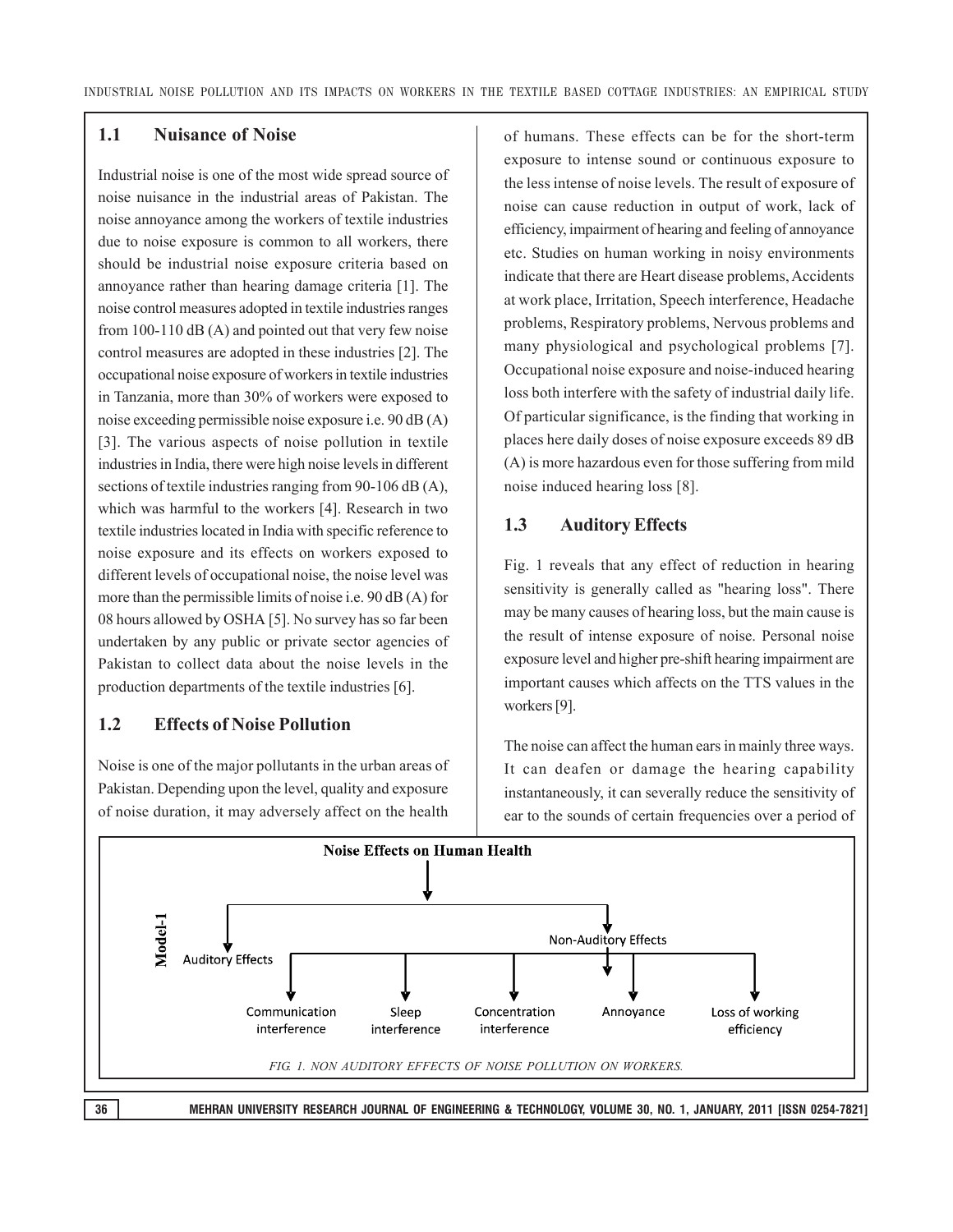time, and it can numb the human ears for a limited period of time and return to the normal position with in minutes, days or weeks depending upon the intensity of noise. If the human ear is exposed to high intensity of noise for shorter period of time, a test of sensitivity of ear should be taken immediately after the exposure reveals a small hearing loss known as TTS (Temporary Threshold Shift). The hearing threshold is the lowest sound pressure level, which can be detected by the subject, and this may rise up to 20 dB at certain frequencies even after relatively short exposure. Fortunately, the phenomenon is temporary in nature, the ear recovering its original sensitivity after a relatively short time, any PTS (Permanent Threshold Shift) being too small to measure. However, as the level and exposure duration of noise increases, the TTS and length of time increases to cover from it. In the modern society the noise is the most undesired and unavoidable because of the mechanized operations. It not only creates the hurdles in the communication but depending upon the level, quality and exposure of duration may result in different types of physiological, physical and psychological effects on the human health, like accident at workplace, efficiency with which tasks are performed, impairment of hearing, work interference, cancer and heart diseases etc [10]. Unfortunately a large number of workers work in factories and workshops, where noise levels are very high and when exposure of noise is for 08 hours/day regularly the effects cease temporarily. A permanent hearing loss develops, and by time it becomes severe to make normal conversation very difficult to hear and this leads to chronic disability and damage becomes permanent and irreversible.

#### **1.4 Non-Auditory Effects**

The noise has direct and specific effects on human health and indirect disturbance effects on sleep. Fig. 1 shows that due to noise there may be large number of physiological and psychological effects on human health and can act and interact with other stress factors. The level of noise at which the physiological noise effects begin to occur varies according to the physiological functions but few changes of significance are induced by noise less than 70 dB (A). A damage risk criteria ranging from a level of possible physiological reaction at 60 dB (A) to a possible beginning of injury as 95dB (A) [11]. Non-auditory effects, from a physical point of view may be regarded as occurring in three stages by different physiological mechanism. The most important among these stages is the rapid tensing of muscles at the sudden onset of a noise. This tensing is followed by slight slower effects which are mediated by automatic nervous system producing changes in the heart rate, volume of respiration, blood vessel diameter secretion etc. Non-auditory effects include communication interference, sleep interference, concentration interference, Annoyance and loss of working efficiency.

Medical investigations have proved that noise can cause physiological stresses like blood pressure and increase heart beat rate. Noise also disturbs sleep and cause speech interference. A sound receiver human ear has to work under a wide range of conditions. Under unfavorable conditions like excessive noise the hearing mechanism of human ear could be damaged permanently or temporarily depending upon the type, intensity and duration of exposure to noise. Noise can adversely affect the performance of any person during his working, problem solving, reading or doing any sort of work, it can even lead to the accidents. Noise intensity above 80 dB (A) may increase the aggressive behavior of human being.

## **1.5 WHO Guidelines for Environment Quality Standards**

The role of WHO about the control of noise pollution is noteworthy. Although WHO is not an authority to prescribe the limits of noise, it recommends some permissible limits of noise, which are just advisory for its member states.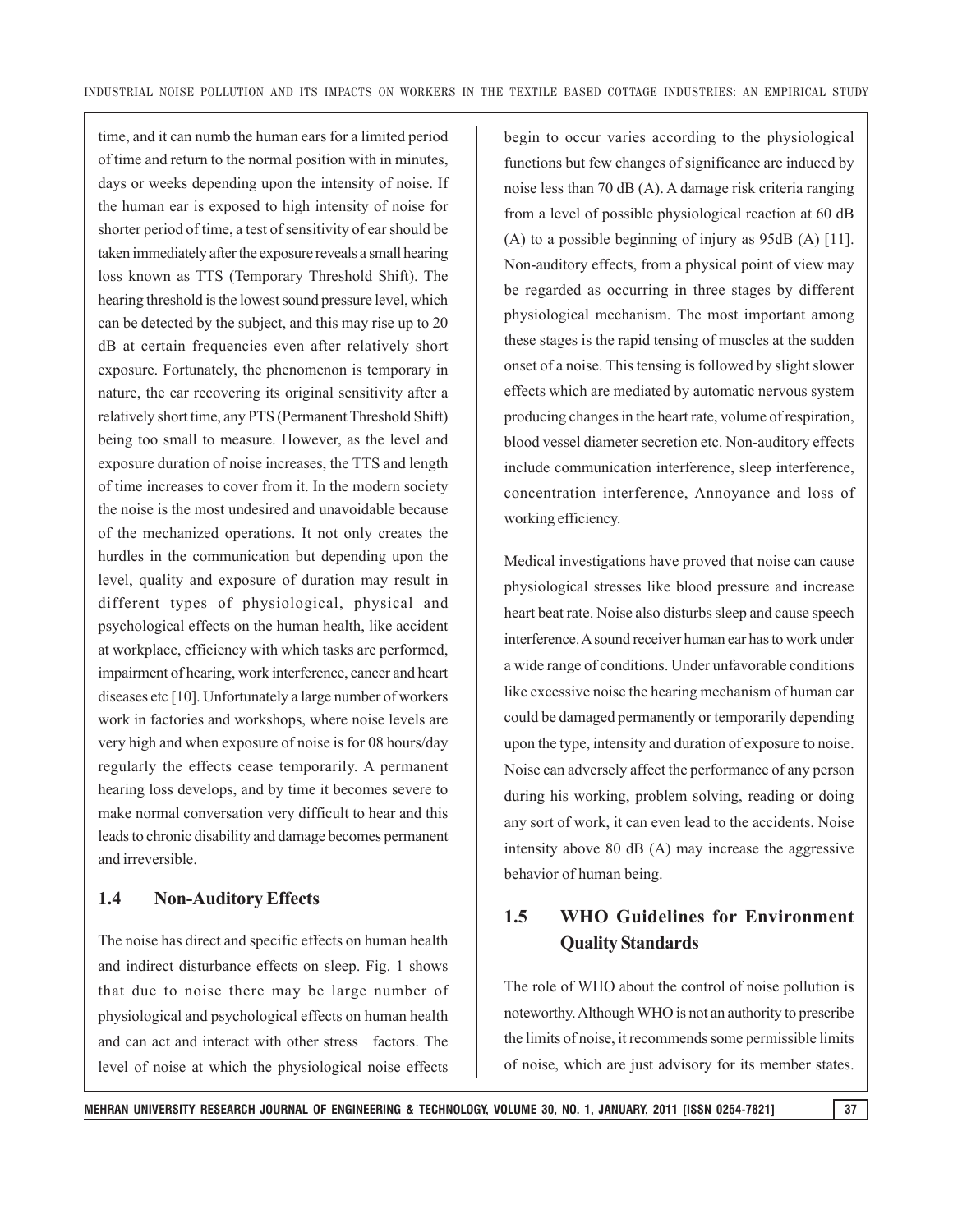WHO guide line values are given in Table 1 and are organized according to specific environments when multiple adverse health effects are identified for a given environment, the guideline values are set at the level of the lowest adverse health effects. The guideline values represent the sound pressure levels that affect the most exposed receiver in the listed environment WHO recommendations [12].

## **1.6 Environmental Quality Standards of Pakistan**

Industrial operation is one of the most widespread sources of noise pollution in towns/cities of Pakistan but, there is no any legislation regarding noise standards. Public complaints on noise pollution are often received in the federal PEPA (Pakistan Environmental Protection Agency) and provincial SEPA (Sindh Environmental Protection Agency), but in the absence of the national standards of noise, these agencies cannot take any legal action against noise producing sources. PEPA was established in 1997. By exercising its powers under clause (d) of section 6(1) of Pakistan environmental protection Act 1997, the PEPA has established NEQS (National Environmental Quality Standards) for Motor Vehicle Noise only. According to NEQS, maximum limit of vehicular noise is 85 dB (A) at the distance of 7.5m from the source [13].

#### **2. RESEARCH METHODOLOGY**

The research methodology employed here was based on data collection through questionnaire and interviews. The objectives of the study were to investigate the different noise levels in different numbers of textile looms by recording of noise level using digital sound level meter AR-824, at the site of the study and to identify its effects on worker's health by comparing the noise levels with WHO and OSHA guidelines. As far as the parameters of the questionnaire were concerned, the number of workers working and number of looms present in the same premises has been taken into consideration during study to know the health hazards. In order to make assessment of prevailing industrial noise pollution of textile based cottage industries located at Kundanpur Mohalla, Tando Adam. There were about 200 textile-based cottage industries having different number of machines (textile looms) installed in the residences/cottages of the people and were operated round the clock. Survey was conducted in 40 units (20%) of different categories of textile looms to record the industrial noise levels and to get the personal opinion of the workers regarding their feelings and difficulties due to high occupational noise levels and its pollution. Finally the mitigation plan/recommendations have been given to solve/reduce the problems.

| Specific Environment                                  | Critical Health Effects                              |            | Allowable Noise Level (dB) | Time Duration (Hrs) |
|-------------------------------------------------------|------------------------------------------------------|------------|----------------------------|---------------------|
| Outdoor living area                                   | Serious Annoyance Day time                           |            | 50                         | 16                  |
| Indoor, Inside bed room                               | Moderate<br>Annoyance                                | Day time   | 35                         | 16                  |
|                                                       |                                                      | Night Time | 30                         | 08                  |
| Outside bed room                                      | Sleep disturbance, window open                       |            | 45                         | 08                  |
| Class room                                            | Disturbance of information,<br>message communication |            | 35                         | During class        |
| Hospital ward room                                    | Sleep<br>disturbance                                 | Night time | 30                         | 08                  |
|                                                       |                                                      | Day time   | 30                         | 16                  |
| Industrial, commercial,<br>shopping and traffic areas | Hearing impairment                                   |            | 70                         | 24                  |
| Public address indoor and outdoor                     | Hearing impairment                                   |            | 85                         | 01                  |
| Music through head phone                              | Hearing impairment                                   |            | 85                         | 0 <sub>1</sub>      |

**TABLE 1. WHO GUIDELINES FOR ENVIRONMENTAL QUALITY STANDARDS**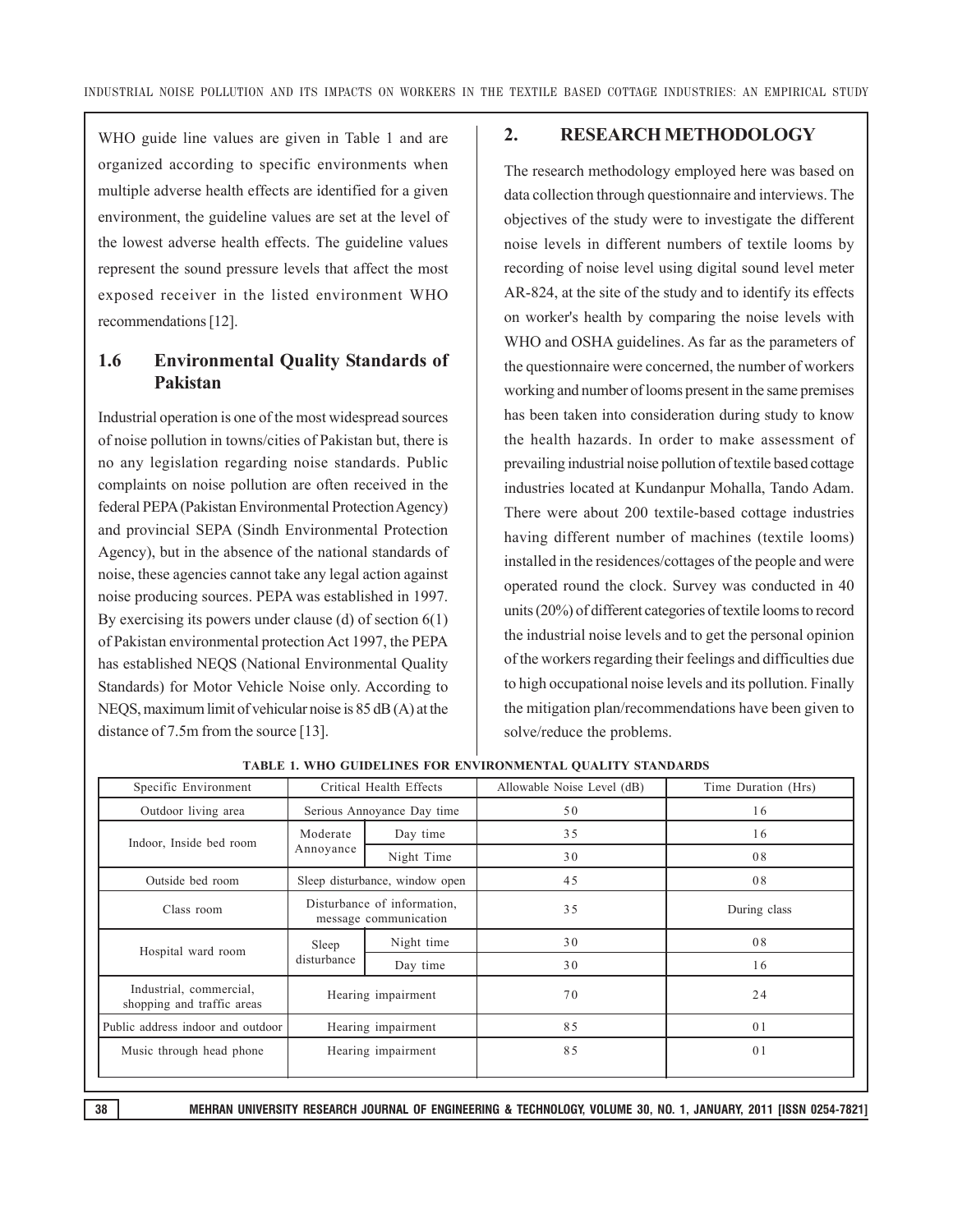#### **3. RESULTS AND DISCUSSION**

It was observed in the surveyed area that there were four categories of textile-based cottage industries as mentioned:

- (1) Category-A: Having 04 looms operated by 01 worker.
- (2) Category-B: Having 08 looms operated by 02 workers.
- (3) Category-C: Having 12 looms operated by 03 workers.
- (4) Category-D: Having 16 looms operated by 04 workers.

A sample of 10 industrial units was considered for study from each category and total of 100 workers were involved in one shift (10 workers in Category-A, 20 workers in Category-B, 30 workers in Category-C, and 40 workers in Category-D). The noise level of studied units has been summarized and statistical technique Mean has been used to work-out the average noise level of all categories of surveyed textile units.

Fig. 2 shows that in Category-A the minimum noise level was recorded as 101.7dB (A), maximum 103.4dB (A) with an average of 102.45dB (A). In Category-B, the minimum noise level was recorded as 101.6dB (A), maximum 107 dB (A) with an average of 104.1 dB (A). Similarly in Category-C, the minimum noise level was recorded as 106.7 dB (A), maximum 109.3 dB  $(A)$  with an average of 108.15 dB  $(A)$ . In Category-D, the minimum noise level was recorded as 107.6  $dB(A)$ , maximum 109.8  $dB(A)$  with an average of 108.78  $dB(A)$ .

#### **3.1 Problems Faced by the Workers Due to Noise Pollution**

To know the problems faced by the workers due to noise pollution, it was observed during survey of the units and interviewing with the workers that most of the workers were either un-educated or primary educated and very few were matriculate or intermediate. Due to negligible education these peoples were very much reluctant to undertake measures to protect themselves from the consequences of high noise levels. The information which was provided by the workers regarding the problems, they were facing due to excess noises of the machines and other factors is reflected in Fig. 3.



**MEHRAN UNIVERSITY RESEARCH JOURNAL OF ENGINEERING & TECHNOLOGY, VOLUME 30, NO. 1, JANUARY, 2011 [ISSN 0254-7821] 39**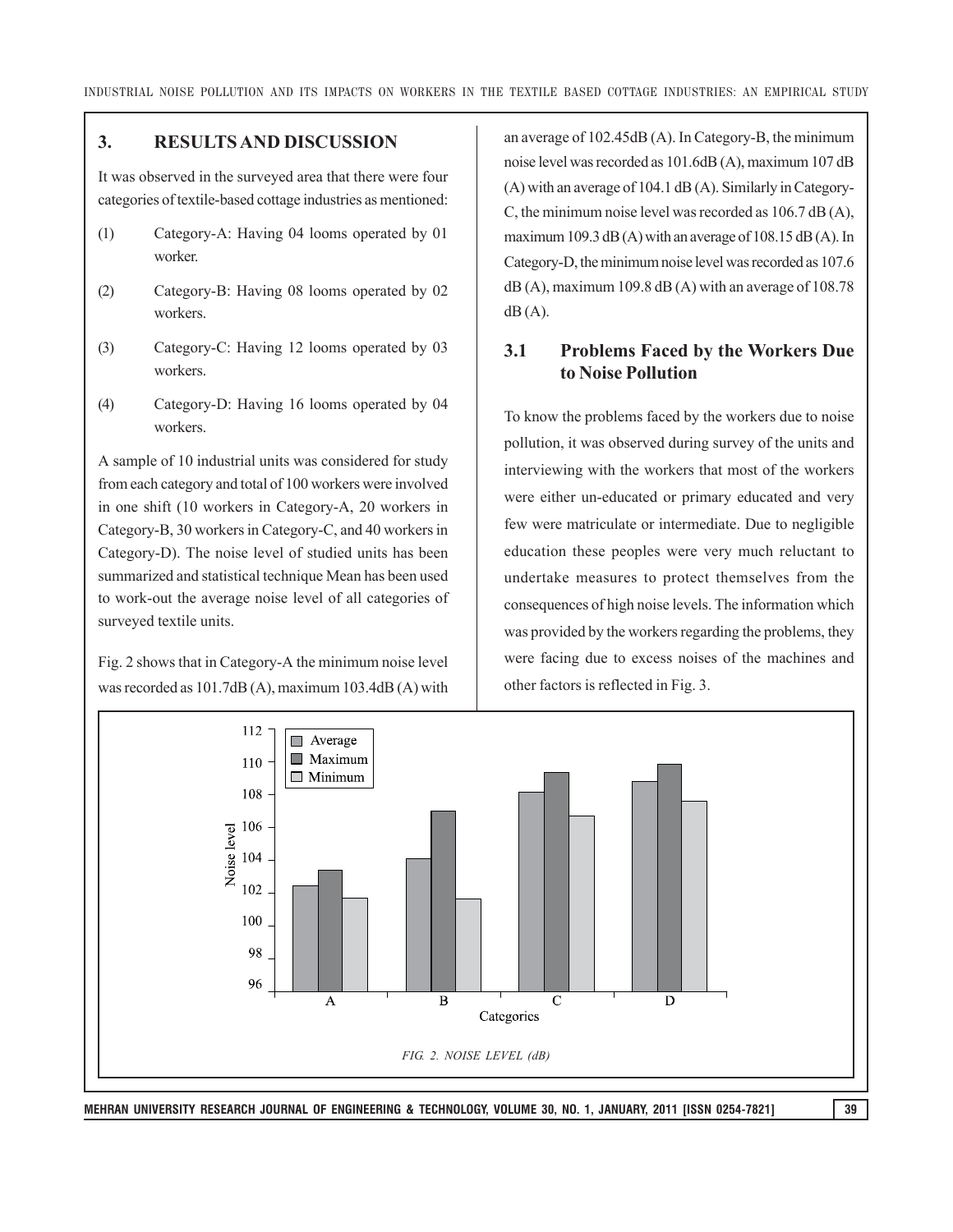# **3.2 Speech Interference, Irritation and Hearing problems**

Fig. 3 indicates the response of the workers of all categories regarding speech interference, irritation and hearing problems faced by them.

It has been observed that all (100%) workers in all categories were facing problem of speech interference. In Category-A 03 (30%) workers were facing irritation problem and 02 (20%) workers were facing hearing problem. In Category-B, 05 (25%) workers were facing irritation problem and 06 (30%) workers were facing hearing problem.

In Category-C, 10 (33%) workers were facing irritation problem and other 10 (33%) workers were facing hearing problem. In Category-D, 14 (35%) workers were facing irritation problem and other 14 (35%) workers were facing hearing problem.

## **3.3 Respiratory and Heart/BP Problem**

Fig. 4 reflects that in Category-A, 04 (40%) workers were facing the respiratory problem and 02 (20%) workers were facing heart/B.P problem. In Category-B, 08 (40%) workers were facing the respiratory problem and 05 (25%) workers were facing heart/BP problem. In Category-C, 13 (43%) workers were facing the respiratory problem and 08 (27%) workers were facing heart/BP problem. In Category-D, again 17 (43%) workers were facing the respiratory problem and 11 (27%) workers were facing heart/BP problem.

## **3.4 Annoyance Problems**

Fig. 5 shows the response of the workers of all categories regarding their annoyance problem due to noise pollution faced by them. In Category-A, 03 (30%) workers were very annoyed, 04 (40%) workers were annoyed, where as 03 (30%) workers were not facing the problem of annoyance. In Category-B, 07 (35%) workers were very annoyed, 08 (40%) workers were annoyed, and 05 (25%) workers were not facing the problem of annoyance. In Category-C, 12 (40%) workers were very annoyed, 14 (47%) workers were annoyed, and only 04 (13%) workers were not facing the problem of annoyance. In Category-D, 16 (40%) workers were very annoyed 19 (48%) workers were annoyed, and only 05 (12%) workers were not facing the problem of annoyance.

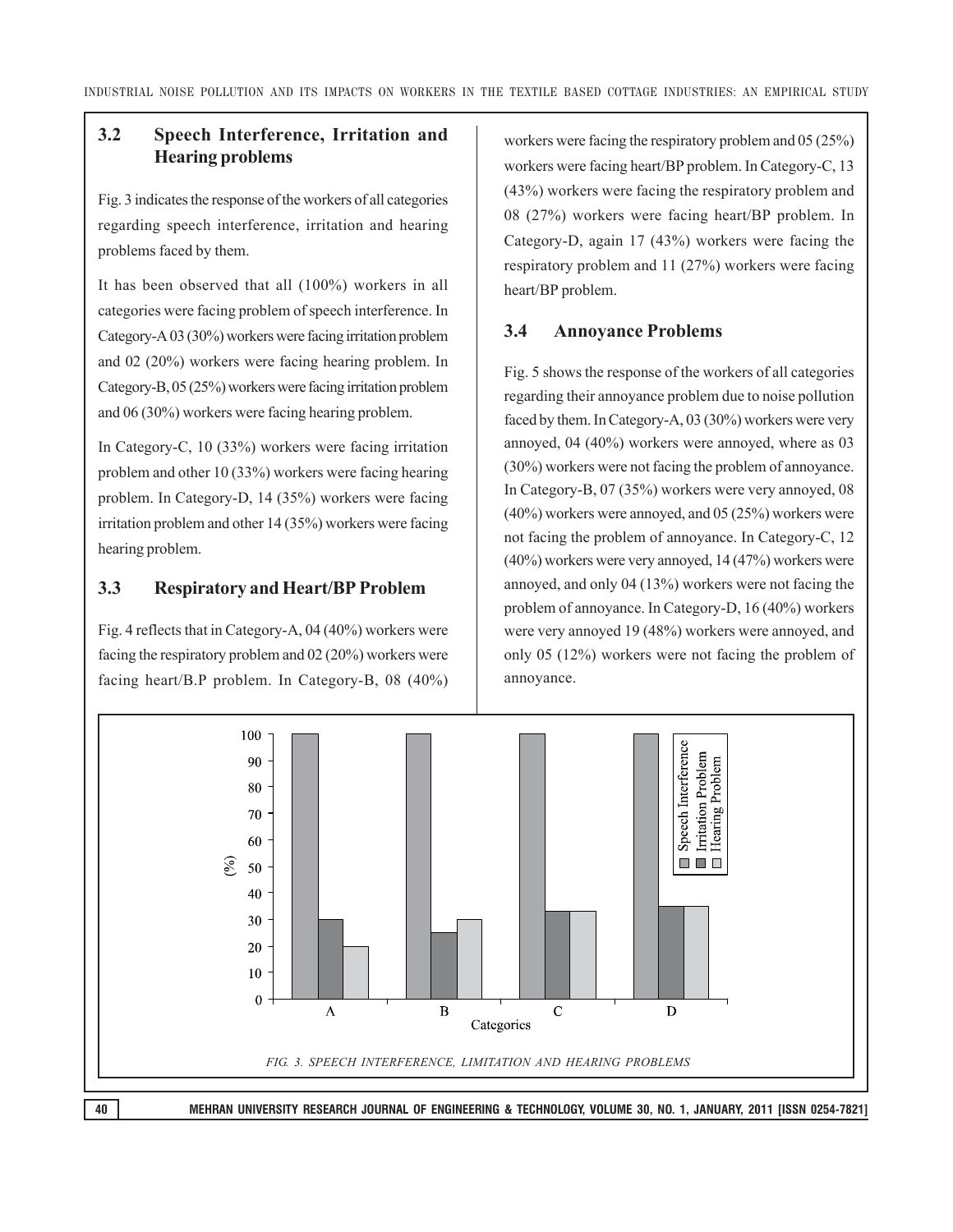#### **3.5 Headache Problems**

Fig. 6 indicates the response of the workers of all categories regarding their problem of headache faced by them. In Category-A, 02 (20%) workers were facing regular headache problem and 04 (40%) workers were facing occasional headache problem. In Category-B, 07 (35%) workers were facing regular headache problem, whereas 08 (40%) workers were facing occasional headache problem. In Category-C, 12 (40%) workers were, facing regular headache problem, where as other 12 (40%) workers were facing occasional headache problem. In Category-D, 16 (40%) workers were facing regular headache problem, whereas other 17 (43%) workers were facing occasional headache problem.

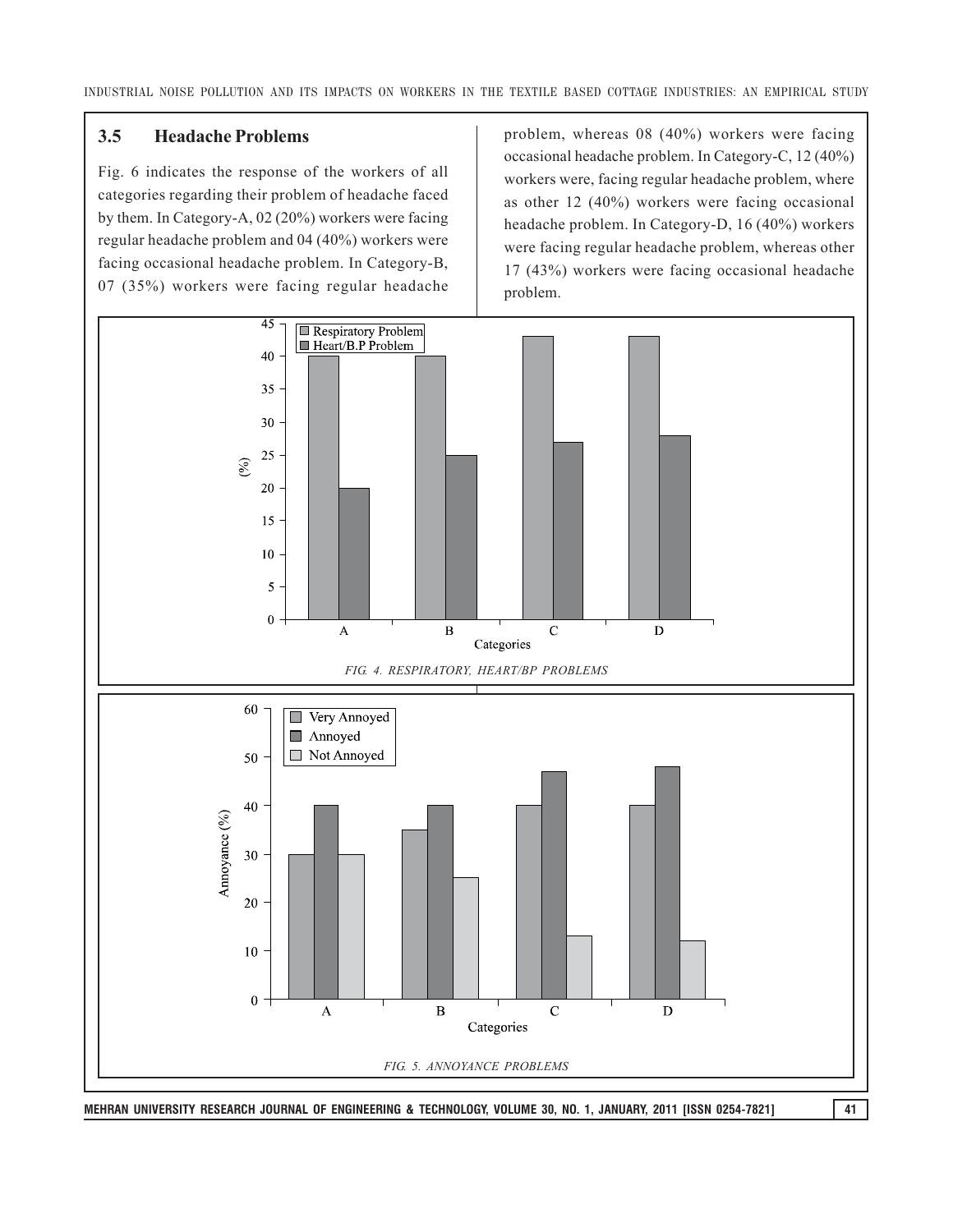## **4. RECOMMENDATION/MITIGATION**

- (i) In Pakistan, most of the people do not know about the impacts of industrial pollution, therefore it is recommended that Radio, TV, Newspapers, NGOs and other media should provide wide publicity to keep the people aware about the effects of industrial pollution and their remedial measures.
- (ii) It is recommended that noise protection devices (mufflers/silencers) be provided to the workers during working hours to protect their ears from the effects of high noise intensity.
- (iii) It is recommended that noise-insulating enclosures be provided at the working places to reduce the noise level.

Following measures are very essential to adopt during the operation of machines.

- (i) Reducing the speed of rotating and moving parts of the machines would result the smooth operation and would reduce the noise output.
- (ii) By reducing the friction between rotating parts, sliding or moving parts in the mechanical system obviously results in smooth operation and decreases the noise output. Similarly by reducing

flow resistance in fluid distribution systems results less noise produced.

- (iii) Proper alignment of the machines, rotating or moving or contacting parts results in less noise output. Good axial and directional alignment in pulley system, gear trains, shaft couplings, power transmission systems bearings and alignment of axle are the fundamental requirements to control the noise output.
- (iv) The noise levels could be reduced by properly lubricating the different parts of the machines time to time. This would increase the life of the mechanical system and would help to reduce the noise levels.
- (v) There is no real distinction between mufflers and silencers. They are often used interchangeably. They are in fact acoustical filters and are used when noise is required to be reduced.
- (vi) As the light reflects from one source to another, the noise can bounce from one hard surface to another. In noise control system this phenomenon is called reverberation. If a soft, spongy material is placed on the walls, floors and ceilings the reflected sound will be defused and soaked (absorbed) up.

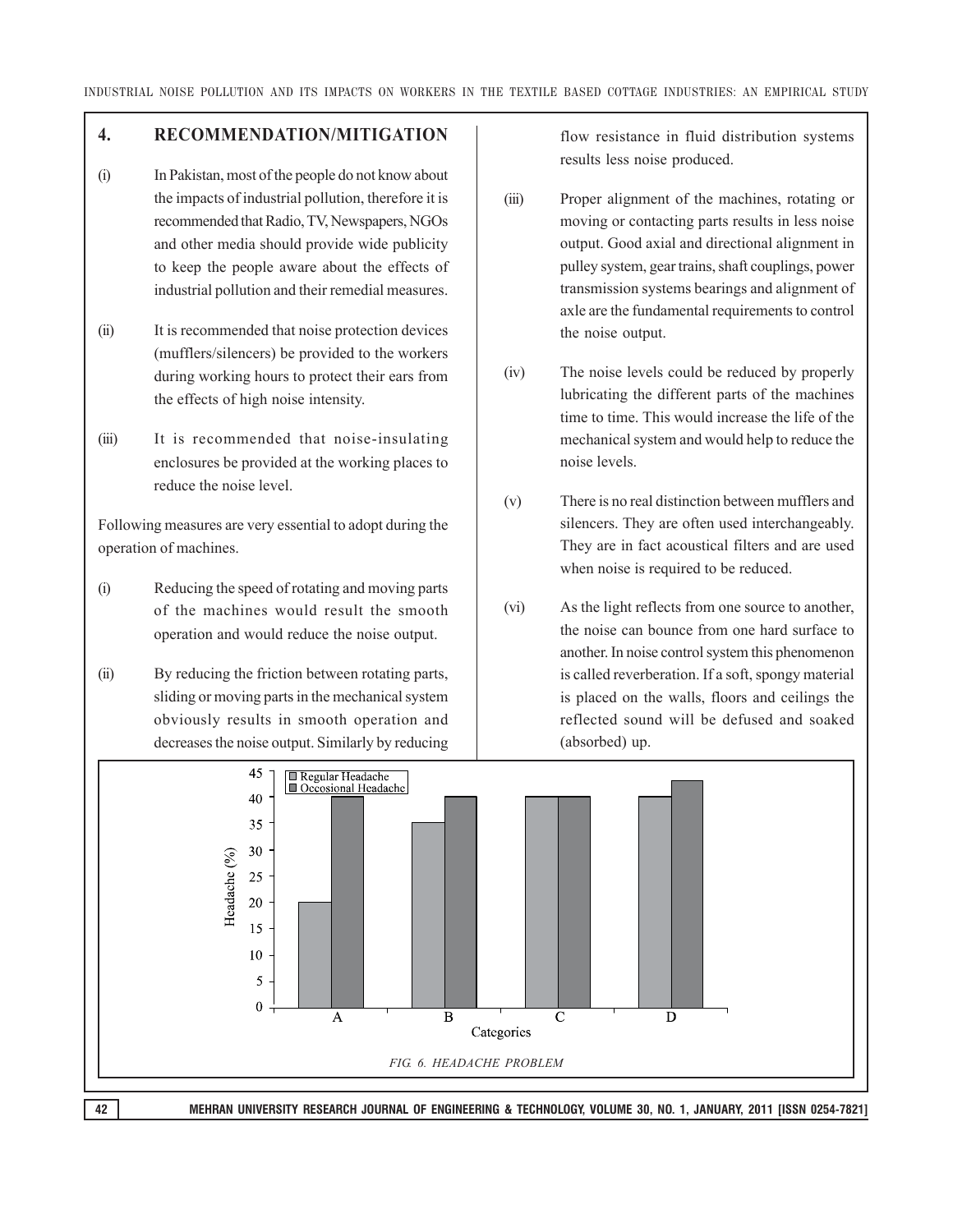- (vii) One of the main sources of machinery noise is structural vibration caused by rotation of poorly balanced parts such as fans, flywheels, pulleys, cams and shafts etc. If the measures would be taken to correct these parts, the result would be achieved in less noise produced.
- (viii) It is recommended that exhaust fans and ventilators be properly arranged at the working places to reduce dust particles and their impacts.
- (ix) It is recommended that Local Government should take measures for legislation of such cottage industries, as they (industries) should get their selves registered with local government and abide the rules and regulation prepared by the authorities from time to time.
- (x) Textile based cottage industries are facing monetary problems, in this regard it is recommended that government should support them by providing loans on low interest rate so that they should replace their old looms with new and advance machines, which would not only help to reduce the noise intensity but will also increase the productivity as well.
- (xii) At present there is no specific legislation to control industrial noise pollution at National level; it is recommended that Government should pass the "Industrial Noise Pollution Control Act" to meet the conditions of Pakistan.
- (xiii) It is recommended that the owners of textile based cottage industries be asked to reduce the working shift from 12 hours to 08 hours duration to reduce the noise exposure time of workers and save their hearing loss.

## **5. CONCLUSIONS**

It was observed that, majority of the workers of sample size were either illiterate or they possessed primary education. Few among them were matriculate or intermediate. Because of unawareness regarding the impacts of health hazards associated with industrial noise pollution they were not taking appropriate measures for their safety and health.

The average noise level was recorded as 102.45 dB (A) in Category-A,  $104.1dB$  (A) in Category-B,  $105.15dB$  (A) in Category-C and 108.7 dB (A) in Category-D. However, 100% workers of all categories were facing the problem of speech interference due to high intensity of machine noise.

As for as the irritation problem was concerned, 30% workers from Category-A, 25% from Category-B, 33% from Category-C and 33% workers from Category-D were feeling irritational problem.

Whereas in Category-A 20%, in Category-B 30%, in Category-C 33% and in Category-D 53% workers were facing hearing/ listening problem. In Category-A 40%, in Category-B 40%, in Category-C 43% and in Category-D 43% workers were facing respiratory problem.

The analysis further reveals that 20% workers of Category-A, 25% from Category-B, 27% from Category-C and 28% workers from Category-D were having the heart/BP problem. As for as annoyance is concerned 30% workers from Category-A, 35% from Category-B, 40% from Category-C and 40% from Category-D were very annoyed. Where as 40% workers from A, other 40% workers from B, 47% workers from C and 48% workers from D category were annoyed.

However, 30% workers in Category-A, 25% from Category-B, 13% from Category-C and 12% from Category-D were of the opinion that the noise level was moderate and they were not annoyed because of machine noises. The major problem for the workers had been the headache of all the categories. According to the analysis 20% workers in A, 35% workers in B, 40% workers in C and other 40% workers of Category-D, were facing regular headache during working hours of their duty. Where as 40% workers in A, 40% in B, 40% in C and 43% workers in D category were feeling occasionally headache during working hours.